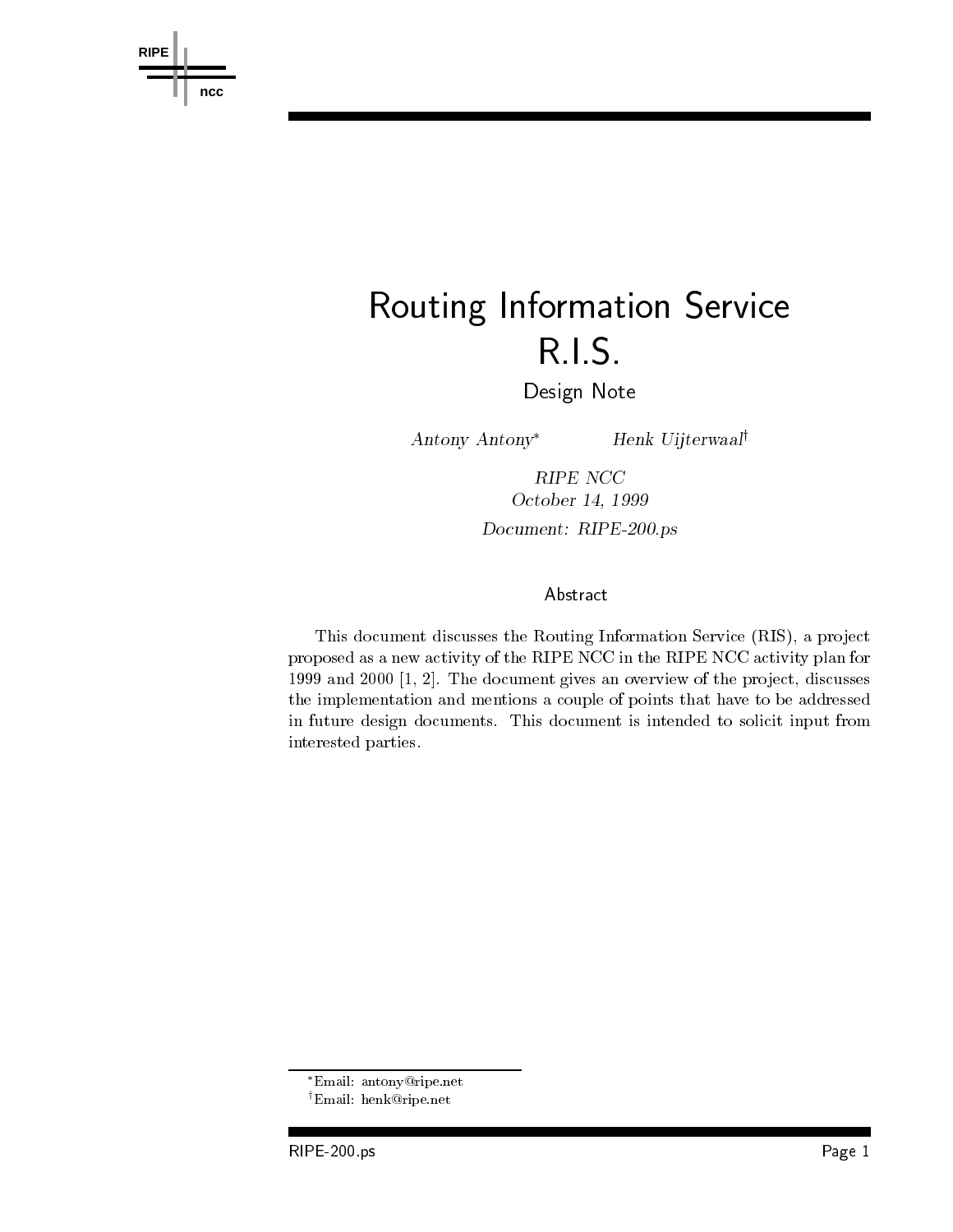



Contents

| $\mathbf{1}$ | Introduction                                                                             | 3              |  |  |  |  |  |
|--------------|------------------------------------------------------------------------------------------|----------------|--|--|--|--|--|
|              | 1.1                                                                                      | 3              |  |  |  |  |  |
|              | 1.2                                                                                      | 3              |  |  |  |  |  |
|              | 1.3                                                                                      | 5              |  |  |  |  |  |
|              | Goals of the Routing Information Service<br>1.4                                          | 6              |  |  |  |  |  |
|              | Setup of the RIS $\ldots \ldots \ldots \ldots \ldots \ldots \ldots \ldots \ldots$<br>1.5 | $\overline{7}$ |  |  |  |  |  |
| $\bf{2}$     | Prototype Setup                                                                          |                |  |  |  |  |  |
| 3            | <b>Final Setup</b>                                                                       |                |  |  |  |  |  |
|              | 3.1                                                                                      | 11             |  |  |  |  |  |
|              | Software for the Remote Route Collectors<br>3.1.1                                        | 11             |  |  |  |  |  |
|              | 3.1.2                                                                                    | 12             |  |  |  |  |  |
|              | 3.1.3                                                                                    | 14             |  |  |  |  |  |
|              | Data collection at the Remote points<br>3.1.4                                            | 15             |  |  |  |  |  |
|              | 3.2                                                                                      | 15             |  |  |  |  |  |
|              | 3.2.1                                                                                    | 15             |  |  |  |  |  |
|              | 3.2.2                                                                                    | 16             |  |  |  |  |  |
|              | 3.3                                                                                      | 16             |  |  |  |  |  |
|              | Bandwidth requirements for the RRC's.<br>3.4                                             | -16            |  |  |  |  |  |
| 4            | Research issues, Testing                                                                 |                |  |  |  |  |  |
|              | 4.1                                                                                      | 16             |  |  |  |  |  |
|              | 4.2                                                                                      | 17             |  |  |  |  |  |
| 5            | Interface to the IRR Reality Checking Project                                            |                |  |  |  |  |  |
| 6            | Related projects                                                                         |                |  |  |  |  |  |
| 7            | Schedule, milestones and resources.                                                      |                |  |  |  |  |  |
|              | $C_{\alpha}$ or all $\alpha$ is a set of $\alpha$                                        |                |  |  |  |  |  |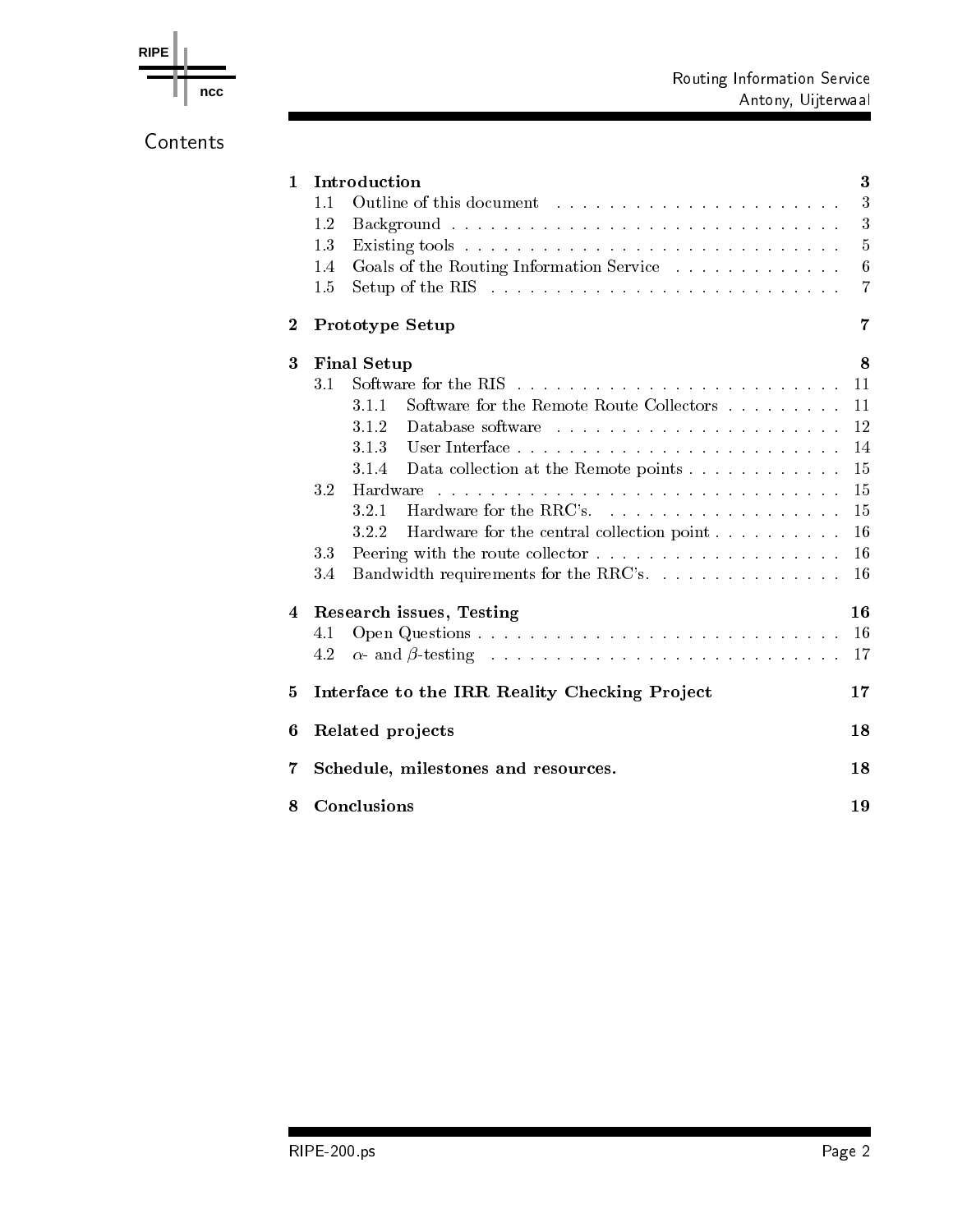#### Introduction 1

**ncc**

**RIPE**

 Outline of this document  $1.1$ 

> This document discusses the Routing Information Service RIS- a pro ject pro posed as a new activity of the RIPE NCC in the RIPE NCC activity plan for and -

The outline of this document is as follows: section  $1.2$  gives the necessary background for the project this model which the next section  $\mu$  and the next section  $\mu$ are already available and show why the RIS is needed. The next section  $(1.4)$ gives an overview of the goals for the RIS. Section  $1.5$  shows the basic setup up the RIS 

In order to prove the concept and to get a feeling for the data-volumes and other problems involved in setting up this service- a prototype was developed This prototype is discussed in section 2.

The design of the nal system is discussed in section The prototype also showed that there are a number of open questions that have to be answered before the design is finalized. These are discussed in section 4.

The pro ject is closely related to the IRRReality Checking pro ject and section 5 discusses the interface between the two. Collaboration with other, related pro jects is discussed in section 
 Finally- the implementation schedule is discussed in section 7.

#### Background 1.2

In general- the Internet consists of large number of interconnected regional national and international backbones. The backbones often peer or exchange traffic and routing information with one another at Internet exchange points. These exchange points can be considered the "core" of the Internet. Backbone providers participating in the core must maintain a complete reachability infor mation or default free routing table of all globally visible network-layer address reachable throughout the Internet 

From a routing point of view- however- the Internet can be considered to be partitioned into a number of independent subnetworks- the socalled Au tonomous Systems (AS's). The Autonomous System's are connected to one or more and the second this viewpoint-beneficient and the viewpoint-theory that routing in the contract of the co Internet can be divided into two domains internal- or inside an AS- and ex ternal-boundary or boundary or boundary of each AS-  $\Lambda$  . The boundary of  $\Lambda$ reachability information to destination IP address blocks or prex- for both transit networks and networks originating in in that domain 

This pro ject only deals with external routing- tools to study internal routing have been developed by a number of router vendors as well as others. This project also focuses on so-called default-free routers. A default-free router is a router that actively decides where to send packets with a destination outside the AS to which the router belongs-to-which the router belongs-to-ward it-forward it-forward it-forward it-forward it-forward it-forward it-forward it-forward it-forward it-forward it-forward it-forward it-forward it-forw router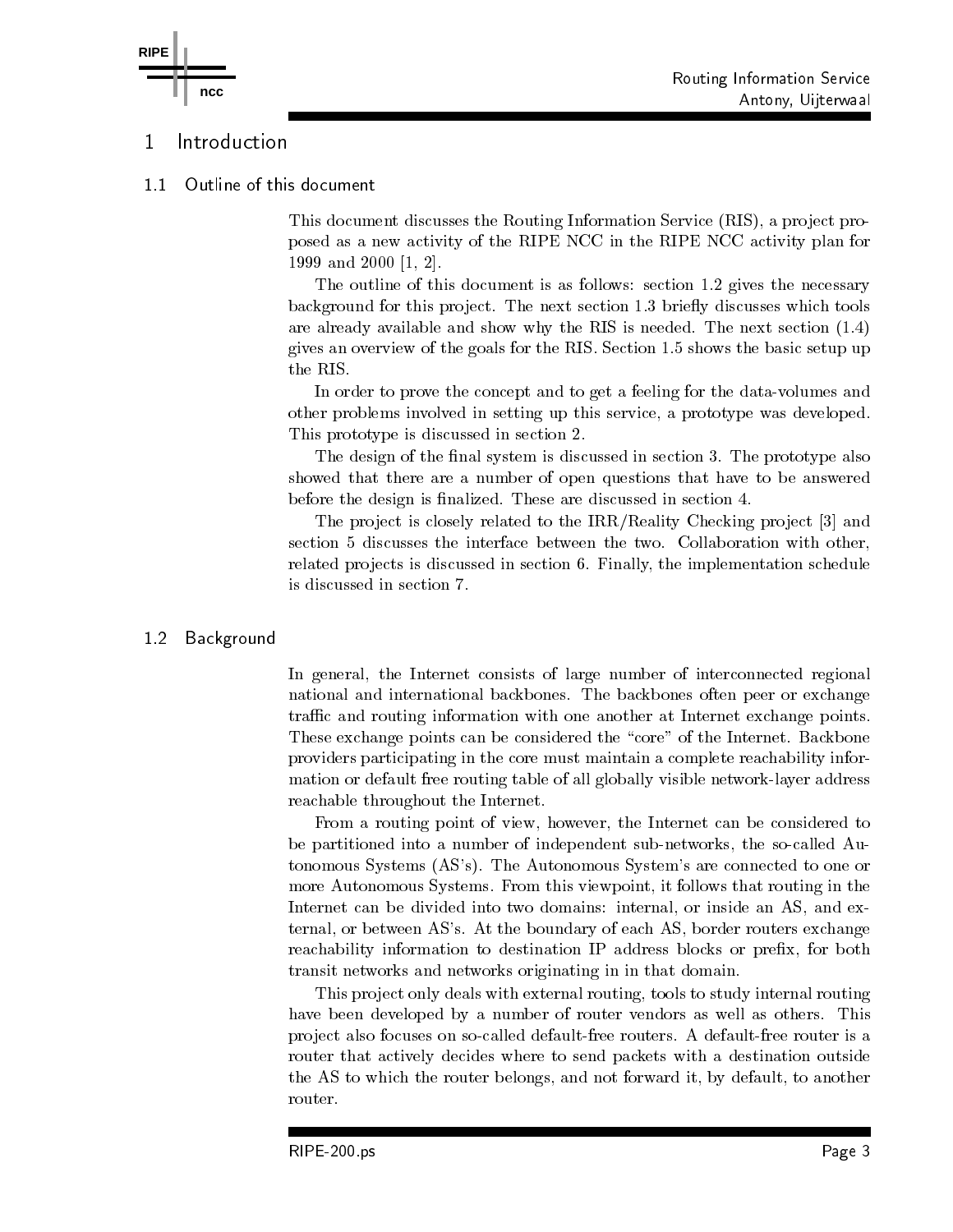How IP packets are routed from one AS to another- is is based on propagat ing information about network entities (IP address prefixes) and routing policies between them through the network. The commonly used protocol for exchanging the extended in the Border Gateway Protocol- (see Fig. ) . If  $\mathbb{R}^n$  is the  $\mathbb{R}^n$ is an incremental protocol that sends update information only upon changes in network to possibly the routing policy. The as path vector routing protocol-based in the collection of the secondlimits the distribution of a router's reachability information to its peers or neighbor routers 

A path is a sequence of intermediate autonomous systems between source and destination routers that form a directed route for packets to travel. Router configuration files allow the stipulation of routing policies that may specify the ltering of specic routers- or modication of path attributes sent to neighbor routers. Routers may be configured to make policy decisions based on both the announcement of routes from peers and accompanying attributes and local policies. The attributes in the announcements may serve as hints to routers to choose from alternate paths to a given destination 

Backbone border routers at core locations may have 50 or more external peers as well as large number of intradomain peering sessions with internal backbone routers After each router makes a new local decision on the best route-to-a destination-beneficial sent that route-to-a destination-beneficial sent that route-to-a destination accompanying distance metrics and path attributes to each of its peers. As this reachability information through the network-  $\mathbf{r}$ the path appends its unique AS number to a list in the BGP message. This list is the route's AS-PATH. An AS-PATH in connection with a prefix provides a specific handle for a one-way transit route through the network.

Routing information in BGP appears as a series of announcements that ei ther update or withdraw a route within the network A route update indicates a router either has learned of a new network attachment or has made a pol icy decision to prefer another route to a certain network destination Route withdrawals are sent when a router makes a new decision that a network is no longer reachable. A BGP update may contain multiple route announcements and withdrawals. In stable routing environment routing updates should be very less except when policies changes and Addison of new physical networks. In reality the number of BGP updates exchanged per day in the Internet core is one or more orders of magnitude larger than expected [6].

From routing updates routers maintain a socalled routing table containing information about topology and policies (see  $[5]$  for more details). From the information in the routing tableroute is modified. The forwarding table tells the router to which interface a packet with a certain IP-prefix has to be sent.

 $\mathbf{A}$  and forwarding and forwarding tables are largecan change very rapidly rapidly rapidly rapidly rapidly maintains the current tablesthey do not need more information for their operations. This set-up has several operational consequences 

First of all- it is easy to determine for a network operator of certain AS- if and discussed and the reached at the context at the doctor at the state at the current at the current of  $\sim$ 

**RIPE ncc**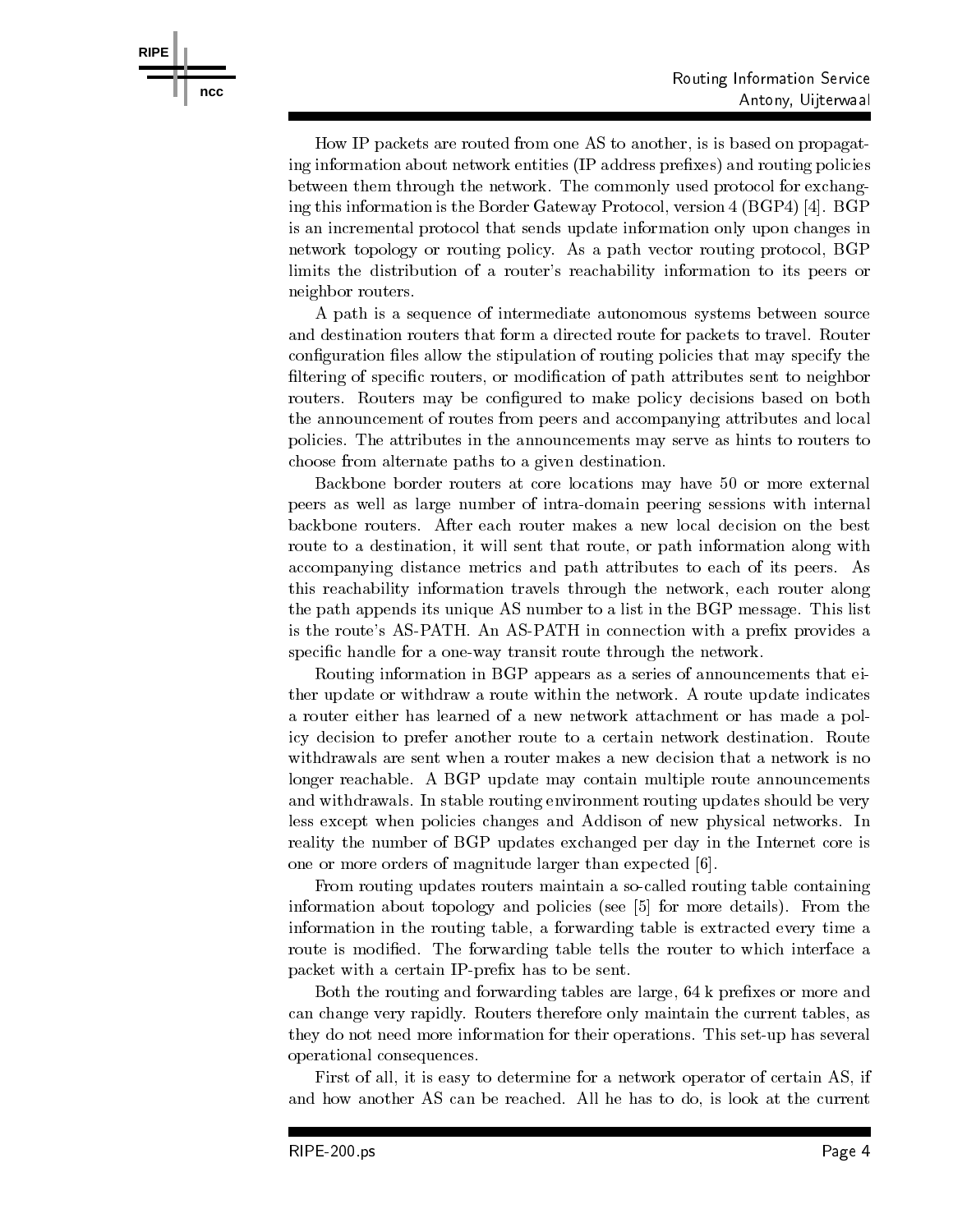



Related to this is that reachability metrics are limited to what an observer at a certain AS can see a control be easy to density to density to density at metric to density and describe which part of the Internet can be reached from this AS but the equally interesting opposite metric-type metric part of the Internet can reach our AS-C and  $\sim$ impossible to extract 

Finally- the fact that only the current table is maintained- means that any history about the route will be lost forever However- historic information is essential when trying to detect instabilities or debug problems that only show up every once in a while the complexy of a while complete complete a certain site  $\alpha$ cannot be reached at certain times- looking at the current table is not going to  $\mathcal{L}$  as the site is either reachable or it is not it is not it is not it is not it is not it is not it is not it is not it is not it is not it is not it is not it is not it is not it is not it is not it is not it is n not give any clue when the route was last announced or withdrawn 

### 13 Existing tools

**RIPE**

**ncc**

Over the years- several tools to access routing information have been developedsuch as: BGP-routing table dump tools and the well-known *traceroute* and ping programs. Traceroute combined with path information shows how site can be reached the ping shows if the communication to a site of the site of the site of the site of the site o is possible. All these programs have in common that they only deal with the present situation and one way from observers network In order get the complete picture of end-end-end communication we often have to look for reachability from remote location to your own network 

One possibility is to use a so-called Looking Glass. Looking Glasses provide access to the routers of the remote ASfrom the remote AS is routed back to his network (similar to a traceroute on the remote AS) and thus determine the reachability of the observer's network from the remote AS (prefix and AS-PATH).

However- not all sites have installed this facility and the Looking Glass only provides information about the AS where it has been installed. In order to find which sites can reach a certain AS- one would have to loop over the Looking have to loop over the Looking over Glasses at all ASs This is not practical Finally- the Looking Glass- againprovides no information about the development of the routing over time 

Other tools include ASExplorer [9] and RouteTracker. Both are developed by Merit and are being used to collect routing announcements from 5 core locations in the United States However- these are tools primarily intended for research purposes and not for network operators 

In short- it is time for a tool that combines information from several default free core locations in RIPE region. This is the Routing Information Service.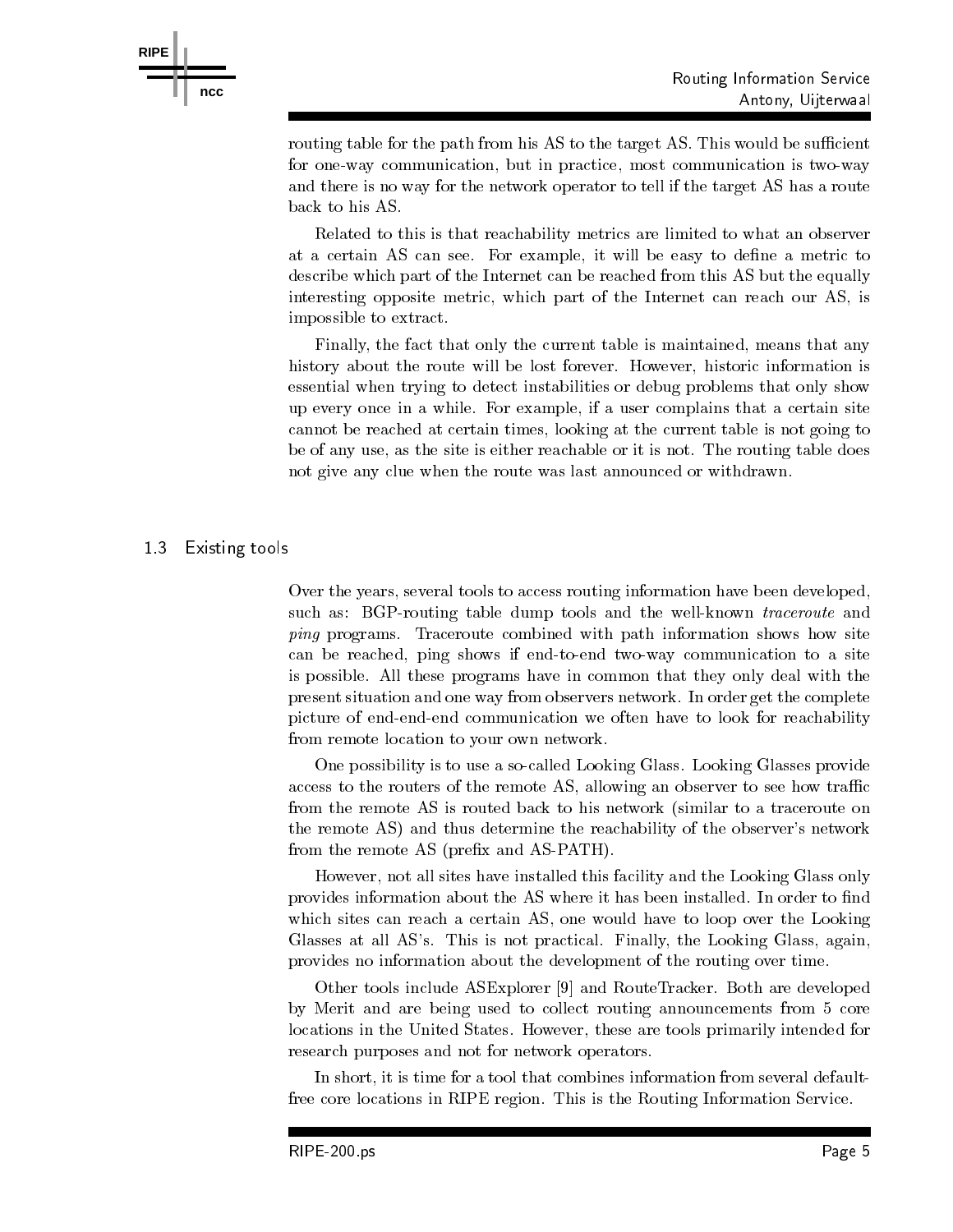

Figure 1: Basic setup of the Routing Information Service.

1.4 Goals of the Routing Information Service

The goal of the Routing Information Service (RIS) is to collect routing information between Autonomous Systems (AS) and their development over time from default free core the Internet. The RIS will collect and store default free BGP announcements as a function of time from several locations and provide that information to the users of the service-service-service-service-service-service-service-service-service-service-service-service-service-service-service-service-service-service-service-service-service-service-servicewith all routes that are currently anywhere and their development over time. In other words- it can be regarded as one integration in the entirely control integrated as one integrated as Internet that includes history information 

One important application for this data will be debugging For example- if a user complains that a certain site could not be reached that the reached early the RIS will be provide the necessary information to discover what caused this problem. This is particularly useful for problems that occur periodically 

There are numerous other applications for the data- for example

- The routing table and its development over time can be used to check for local and global convergence of the table and routing flaps.
- 2. The routing table reflects the policies announced by the sites operating the routers in a local level-data can be used to verify the setup of the setup of the routers and correct any errors
- or global <sub>ri</sub>s data can be used to compare the used to compare policies registered to compare policies registered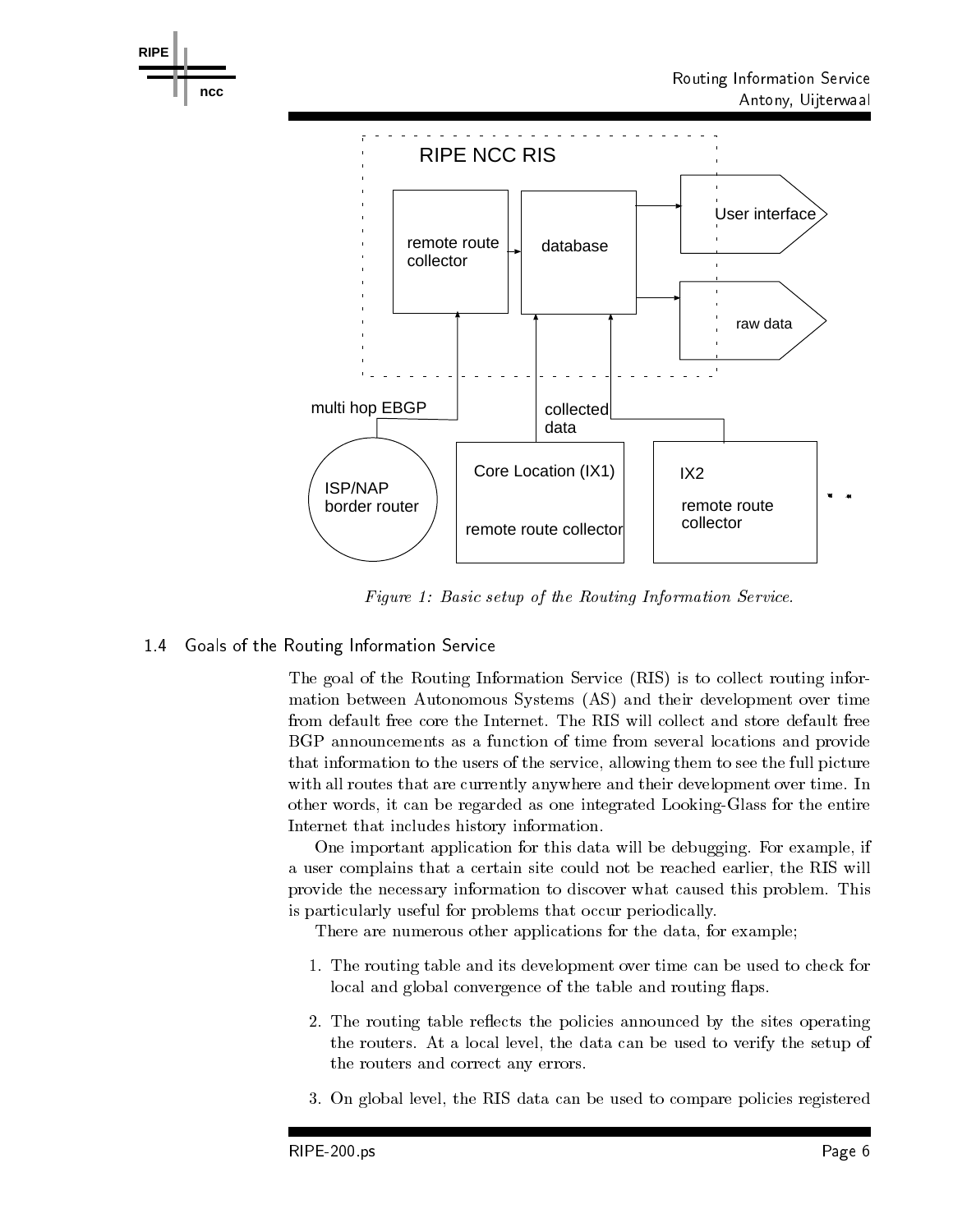

in the Routing Registry against the policies that are actually announced The RIS will therefore provide essential input for the Reality Checking pro ject for the IRR 

- Related to this is that the RIS will provide information about fake routes inserted into the network- for example by spammers
- 5. The routing table also reflects the addressable IP-networks that can be reached- which as numbers are actually being used and such a means where  $\sim$ valuable statistics

The pro ject is aimed at NOCs and engineers at ISPs- though it is a priori not excluded that end users will have access to the data as well 

# 1.5 Setup of the RIS

The basic setup of the RIS is shown in figure 1. At the RIPE NCC a main collection machinese will be installed to the installer runs of the programs and the runs of the collection of collector-base and user interface and user interface and user interfaces and user interfaces of core locations IX- IX- in gure a dedicated machine will be installed This machine will run a copy of the route collector program. The route collector programs collects routes- the border routes-  $\alpha$  at the border routes at the border routes at the multiple or via  $\alpha$ hop BGP peering from other nearby routers. All data is transferred to the RIPE NCC and stored in a database. The database can be accessed by the sites participating in the project and will provide them with both the raw data as well as derived statistics 

The NCC already has experience with running remote data-collection points for the test-traffic project  $[7]$ . It is planned to use this experience for the RIS.

# 2 Prototype Setup

In order to prove the concept and to get a feeling for the data volumes involved, a prototype of the RIS has been developed and has been used for data collection during the last months 

The setup of the prototype is shown in figure 2 and consists of a routecollector-distance and a rudimentary userinterface and a rudimentary userinterface and a rudimentary userinterface

We tested two products as route-collector software:  $GNU-Zebra [8]$  (versions and and the Linux operations are the Multi Threaded and the Multi Threaded and the Multi Threaded and the Multi Routing toolkit (MRT) [9] (versions  $1.4$  xa and  $2.0$  0a under the Linux and FreeBSD operating systems).

 $GNU-Zebra$  is a free software package that manages  $TCP/IP$  based routing protocols in the BGP protocol in the BGP protocol as well as well as RIPv-RIPV-RIPS-RIPS-RIPS-RIPS-RIPS-RIPS-R OSPFv2. GNU-Zebra can be used with both IPv4 and IPv6. Zebra is intended be used as a Route Server and Route Reflector.

The Multi-threaded Routing Toolkit (MRT) is a project developed by Merit at the University of Michigan- to be used for routing architecture and proto col research. Software developed until now includes multi-protocol  $IPv4/IPv6$ routing daemons as well as routing analysis and simulation tools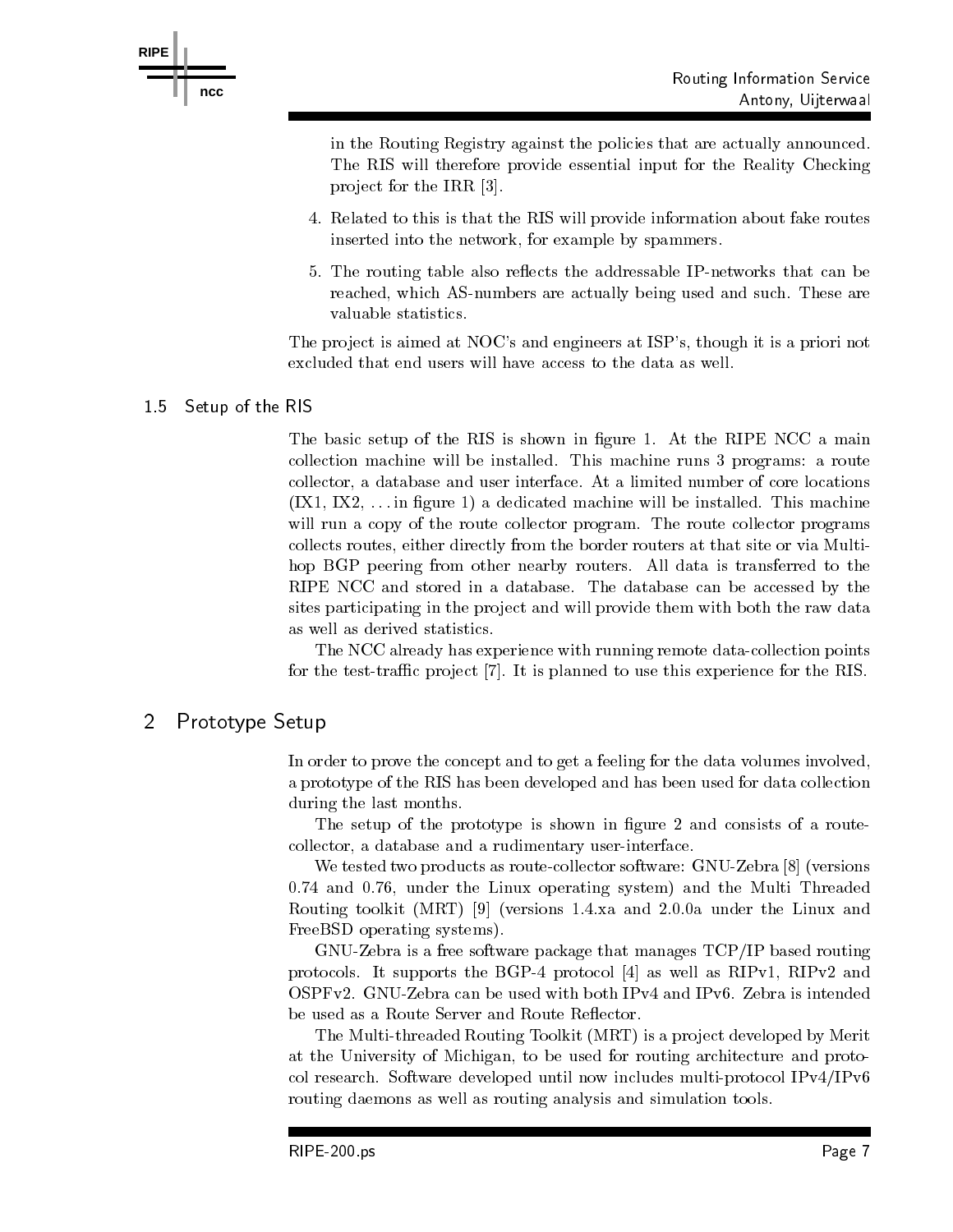

Figure 2: Setup of the prototype RIS.

At peak times- the route collector may have to deal with - prex updates per second. The prototype shows that the route collectors can keep up with the database is a point of the database is a point of concerning the concerning of concerning the second studies show that generic database systems have problems coping with these numbers. The best solution at the moment seems to be store the data in regular files and only use a generic database product to maintain a summary le indicating which information is stored in which le However- further studies are needed here 

The Multi-hop BGP4 peering mode has been tested with the prototype. This mode can be used to reduce the number of collection points 

The RIPE NCC is happy to make the software of the prototype available to interested parties  $\vert$  av $\vert$  corrected and available on an anomal available on an anomal  $\vert$ asis basis and the RIPE NCC- in the resources to the resources to the resources to resource the resources to t provide more than basic installation support 

The conclusion that can be drawn from this prototype is that it is possible to collect routing information from routers using BGP. It also gave us a good idea of the data volumes involved. This experience will be used in the final design. Data collection with dedicated machines at remote points has not yet been tested but no special problems in this respect are foreseen 

# Final Setup

**RIPE**

**ncc**

Figure shows the proposed setup for the RIS in more detail 

 $D$  and  $D$  in guaranteed  $D$  in guaranteed  $D$  in guaranteed  $D$  in guaranteed  $D$  in guaranteed  $D$ will be installed at a few major topologically interesting points on the Internet,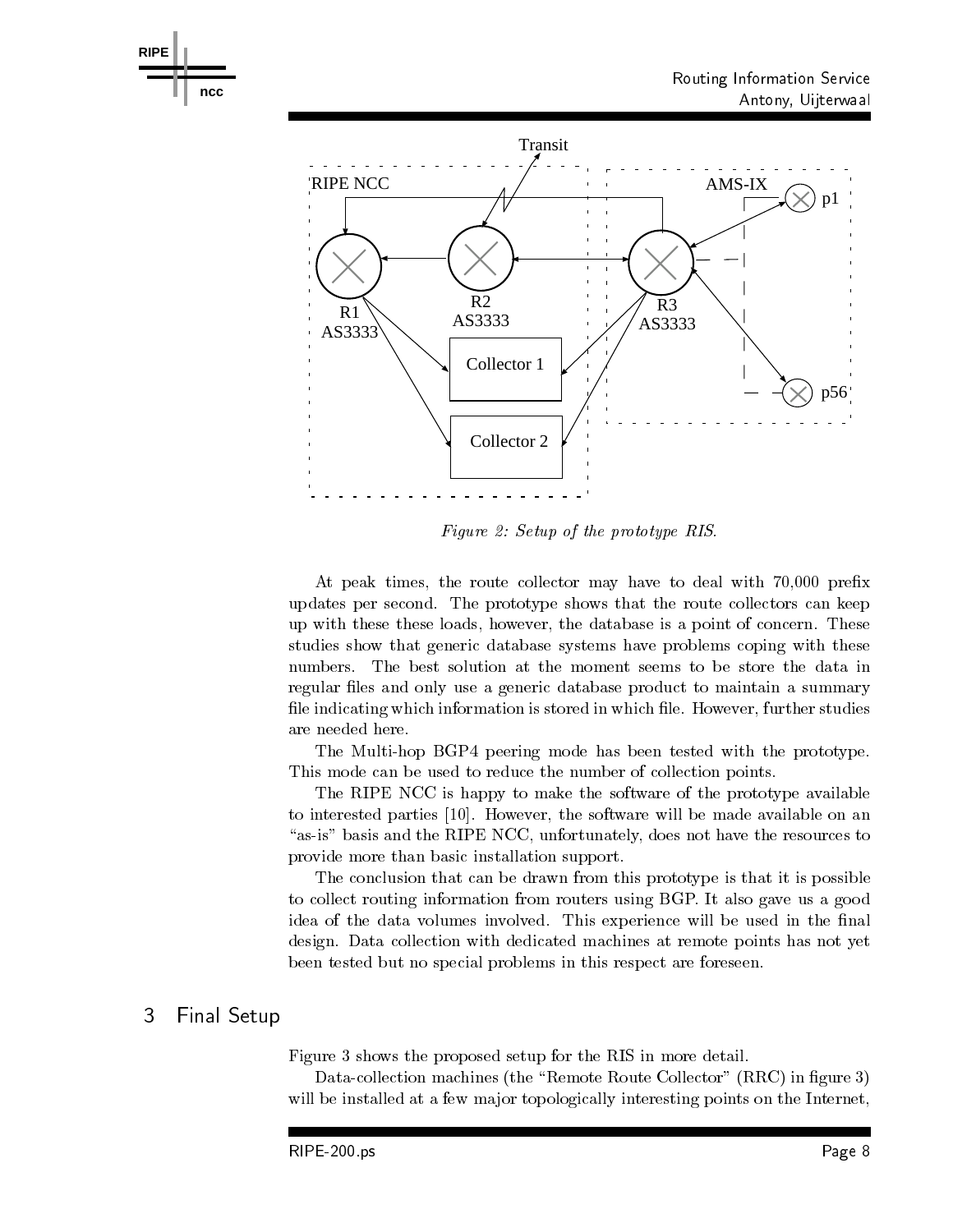

Figure 3: Overview of the final RIS setup.

such as major exchange points and the like. These Remote Route Collectors will collect routing information either directly over the exchange LAN of the site or using the BGP-multi-hop mode to nearby ISP's. All peerings will be set up by hand and only data from ISP's interested in this project will be collected.

The optimal number of Remote Route Collectors and their location still has to be investigated in reduced to a region order that around it is such a such as  $\sim$  . It is a such RRCs will be installed in the RIPE service area 

In principle- all peerings via BGPmultihop could be done by the central machine at the RIPE NCCC However-RIPE NCCC However-that would involve the transfer of a large-transfer of a la amount of data over the networks involved. One central collector will not scale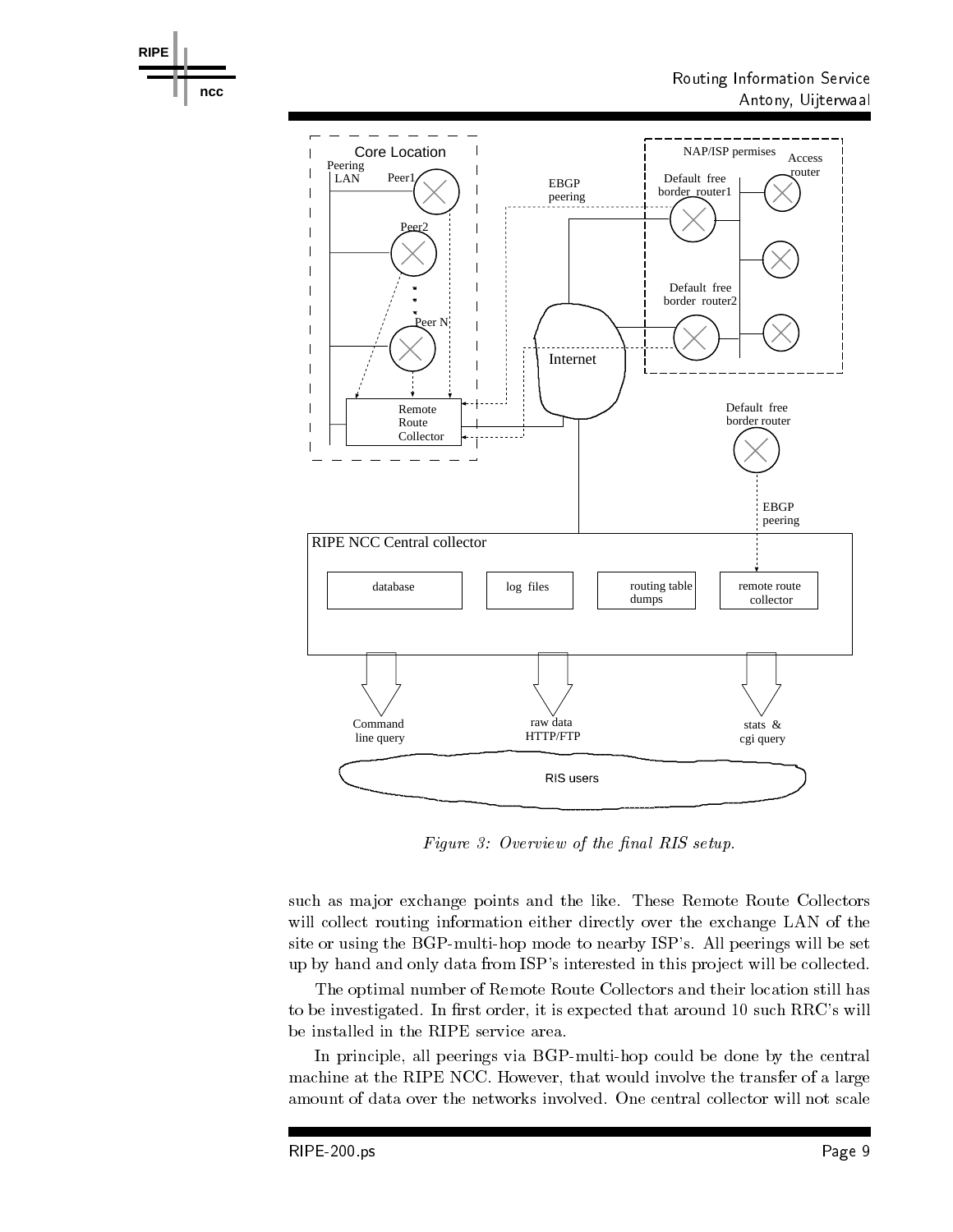



Figure 4: Detailed overview of the final set up.

to several hundred peers. It is therefore more efficient to do some of the BGPmultihop peerings with the RRCs- reduce and compress the data there and only transfer the results to the RIPE NCC 

Data is then transferred to a central machine at the NCC and stored into a database  $\mathcal D$  . Design considerations for the discussed in sections for the discussed in section  $\mathcal D$ 

Users of the RIS can access the database through various interfaces discussed in section It is a goal of the pro ject to transfer the data as often as practically possible without overloading the networks or databases- in order to minimize the time between data-taking and availability of the data to the users.

**RIPE**

**ncc**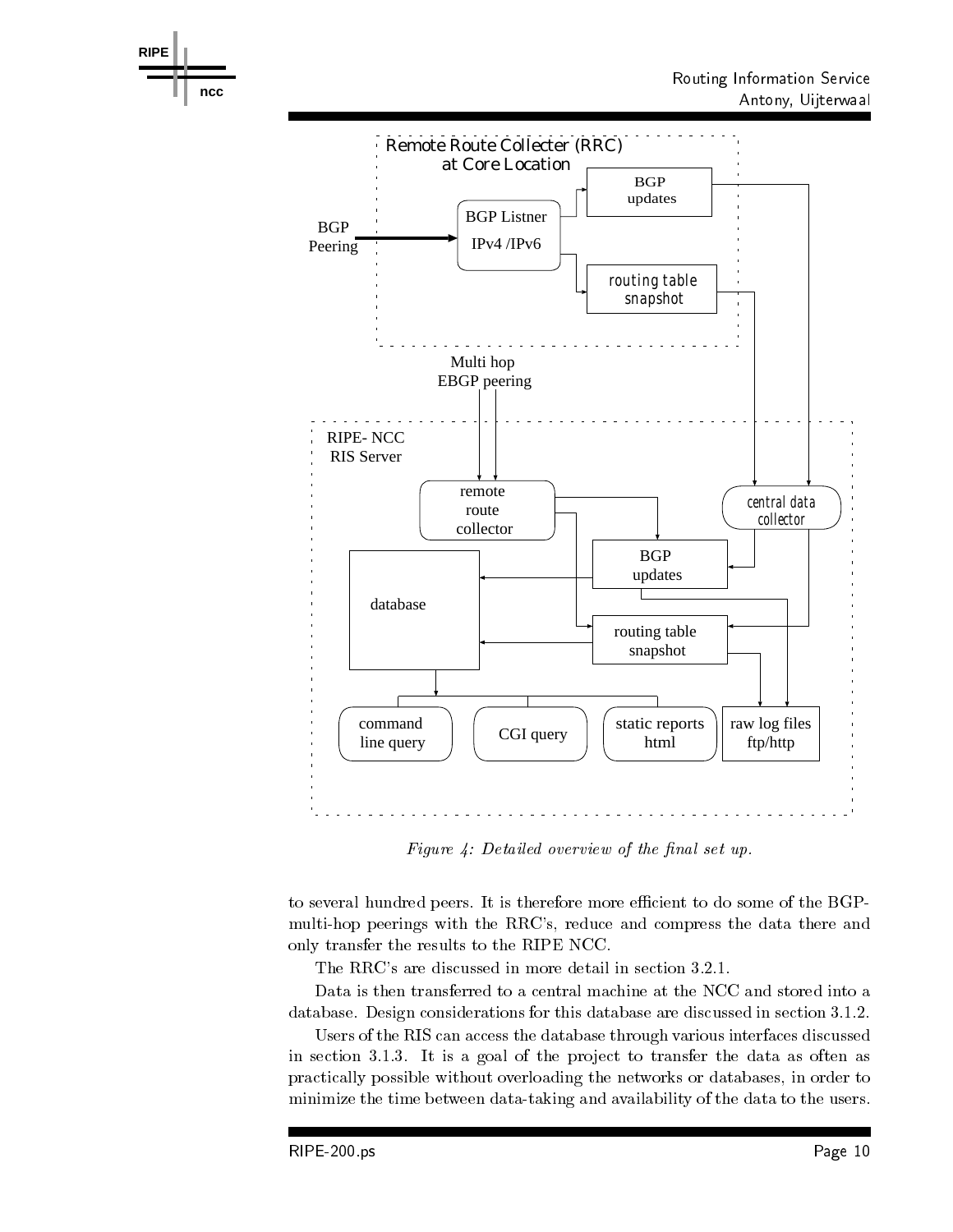

#### $3.1$ Software for the RIS

An overview of the various software modules used in the final setup is shown in figure 4.

#### 3 1 1 Software for the Remote Route Collectors

Remote Route collectors will run BGP listener which logs all updates received from its peers and also maintains a routing table In the rst instance- it is planned to run the MRT  $[9]$  and GNU-Zebra  $[8]$  software under a supported UNIX platform on each RRC. These products were described in section 2.

Depending on the development paths of MRT and Zebra- the RIPE NCC might decide to re-write parts of those software packages in order to add missing features or to optimize performance- or to use parts of other software packages The parts of any external software essential for the RIS will be reviewed and documented according to appropriate RIPE NCC guidelines in order to remain maintainable in the future 

The BGP listener software will collect time stamped BGP announcementsincluding

- $\bullet$  The route prefix and length.
- The origin AS.
- The AS paths for which the announcements are visible.
- Any additional BGP attributes which are propagated through the system
- Errors in the BGP announcements.
- Periodic dump of routing table.

As both Zebra and MRT supports IPv and IPv
- it will be easy to extend the RIS to include IPv6 routing information when native IP $\nu$ 6 networks start to be deployed on a large scale 

Receiving speed: Figure 5 shows the number of updates received by an RRC as a function of time  $\mathcal{L}$  is started as a function of time  $\mathcal{L}$  is started as a function of time  $\mathcal{L}$ prefix announcements in  $90$  seconds from a single peer. After the initial setup, the rate, averaged over a 1 week period, will drop to 2 updates/second/peer-.  $\hspace{0.1mm}$ 

 $\mathcal{A}$  , and the typical number  $\mathcal{A}$  are the typical number at a single collection point-typical number  $\mathcal{A}$ seen with the prototype will translates to a peek of - to - announce ments per second to be record by a RRC. Collector software will be resource intensive in terms of memory- to keep several views of routing table and IO intensive to record the updates and snapshots 

During ma jor instabilities- the number of updates might even be higher In order not to interfere with operation of the routers- it will be considered to limit the data-flow from the routers to the RRC's.

<sup>&</sup>lt;sup>1</sup>The slope of the right-hand side of figure 5 suggests a higher rate but appears to be a statistical fluke.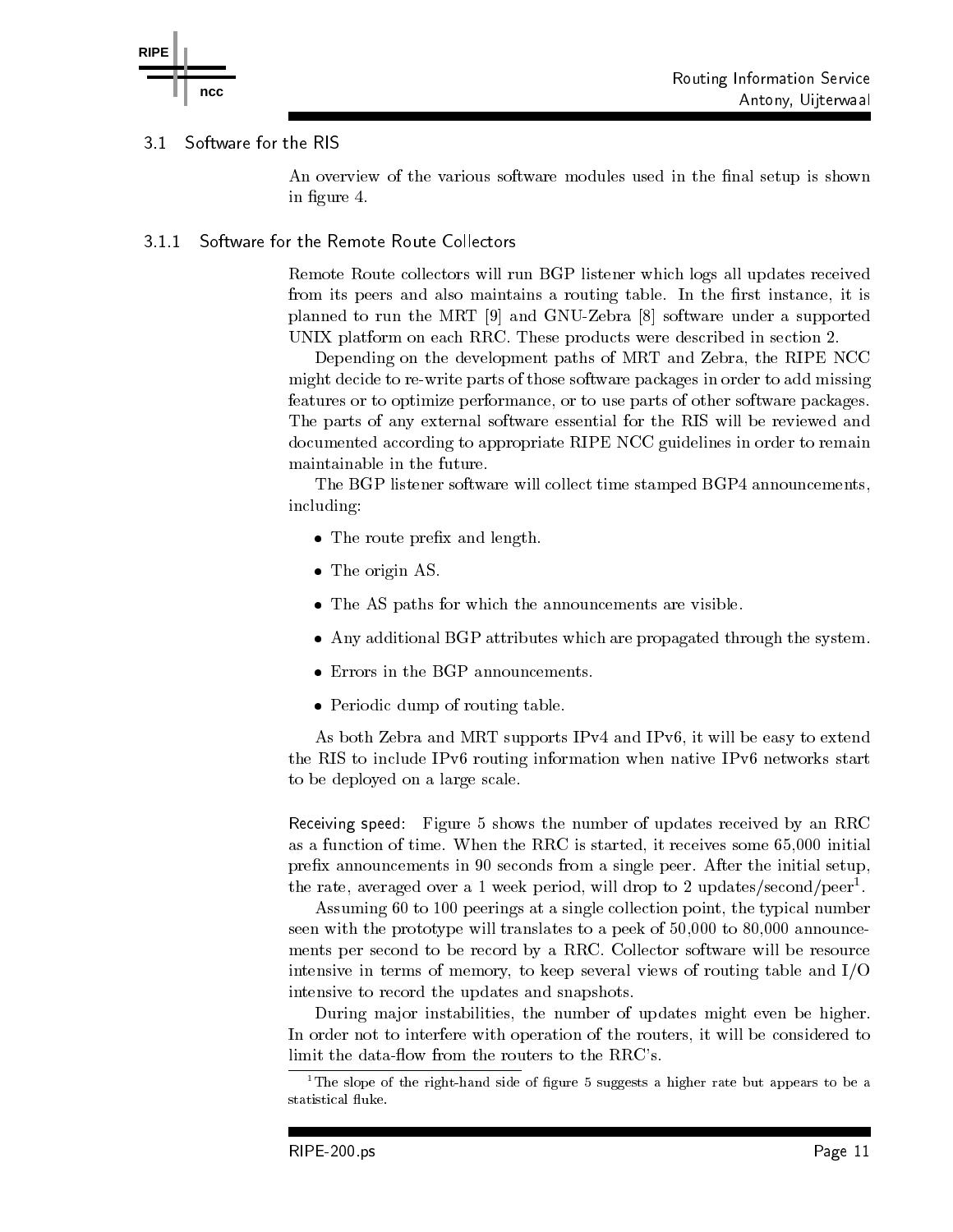

Figure 5: Number of updates seen by the prototype RRC peering with a single router during the first  $\beta$  minutes of operation.

**RIPE**

**ncc**

The main requirements for the database are:

Insertion speed: Assuming all RRC's are restarted once on a same day total number of updates collected from 10 RRC's during one day will be about  $110$ M prefix updates. To summerize and insert this data into database in about , and the database in the database of the speed will be a speed will be a speed with the speed will be a speed will have to buffer incoming data and the situation where not all data has been inserted in the database will be flagged. The acceptable time elapsed between data-taking and availability in the data-base still has to be investigated.

Query speed: This should be such that an individual user will receive an answer to a simple query (e.g. what was the route from A to B at a given time) in  $\alpha$  so it to the takes much longer-dimensional much longer-dimensional much and  $\alpha$ 

Merging data The software should be able to merge data from remote points into database if they have been disconnected from the RIPE NCC while still collecting data without "falling behind" with the regular updates. The amount of data to be merged atonce here may be of the order of the data collected during a week and the Internet exampleat the start of a long weekend- followed by a few days necessary to solve the problem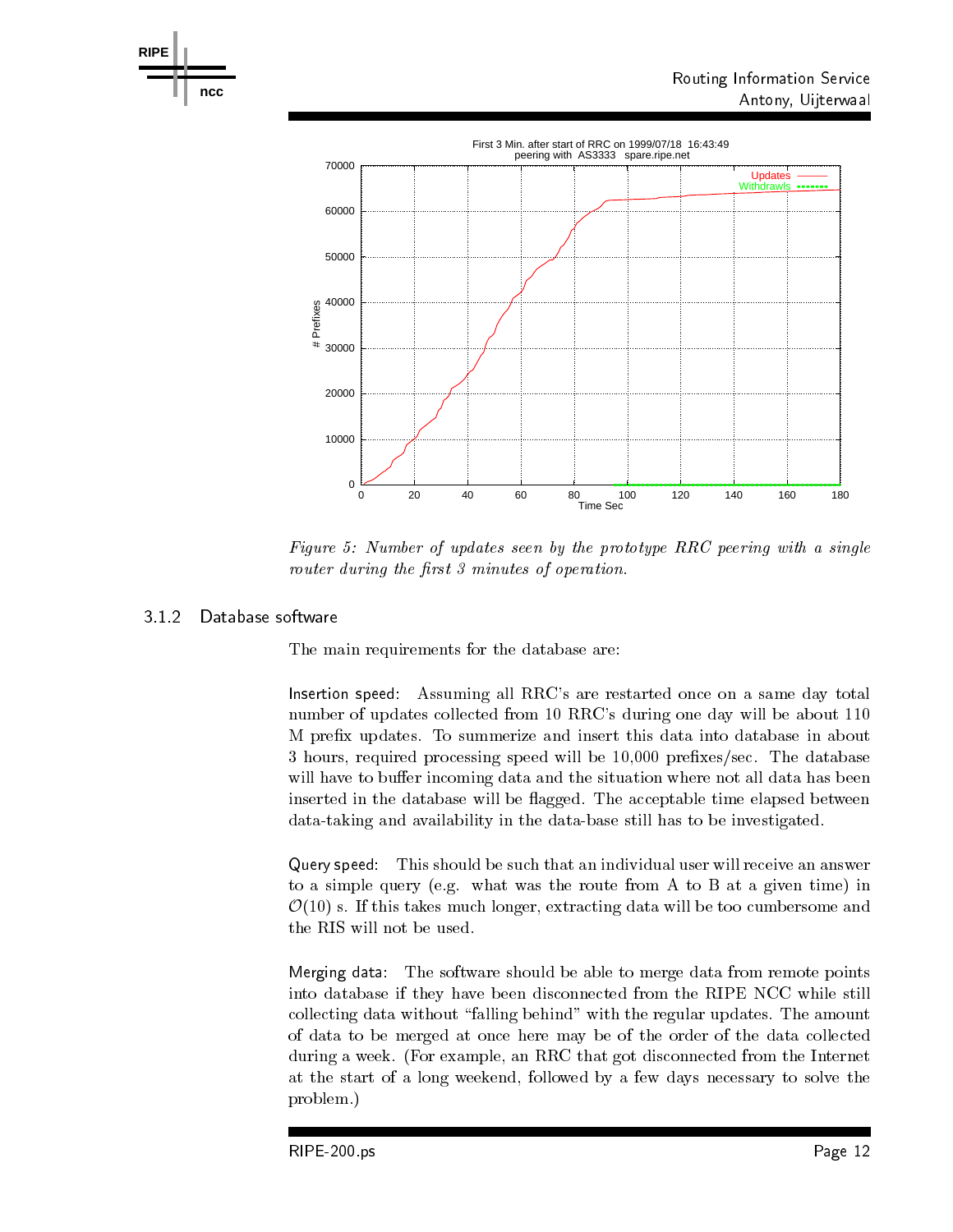|                        | RRC<br>$GB$ yte) |       | NCC Central<br>(GByte) |                       |           |
|------------------------|------------------|-------|------------------------|-----------------------|-----------|
|                        | Peer/Day         | Daily | $\overline{Monthly}$   | $\overline{M}$ onthly | Yearlu    |
| BGP announcements      |                  |       |                        |                       |           |
| • Uncompressed         | 0.007            | 0.490 | 14.3                   | 143.0                 | $-$ . $-$ |
| $\bullet$ Compressed   | 0.005            | 0.350 | $-1$                   |                       | 1002.0    |
| Routing table dumps    |                  |       |                        |                       |           |
| • Uncompressed         | 0.021            | 1.430 | 43.0                   | 430.0                 | $-$ . $-$ |
| $\bullet$ Compressed   | 0.002            | 0.143 | $-1$                   |                       | 430.0     |
| Storage needed         |                  |       |                        |                       |           |
| $\bullet$ Hard disk    | 0.028            | 0.633 | 57.3                   | 573.0                 | $-1$      |
| $\bullet$ Tape         | -.-              | ۳.۵   | m. m                   | $-1$                  | 1700.0    |
| Data to be transferred |                  |       |                        |                       |           |
| • Compressed           |                  | 0.500 |                        |                       |           |

Table Storage requirements for the RIS- The rst columns refer to the individual RRC collecting BGP-announcements and routing table dumps, the last columns to the central col lection point at the NCC- The top rows show the size of the  $BGP$ -announcements, routing table dumps and total storage space needed atthat stage- The last row shows the amount of data to be transferred- $-$  and the stored either compressed or uncompressed, we unconstant that data  $$ will like the storest interest pair provides the printing at the stage-theory of the stagecollection points has been assumed that the numbers in this table are based on the state are based on the stat prototype and wil l be further rened as we gain more experience- The numbers also do not include index-files and other overhead introduced by the data-base program-

Data volumes: The prototype shows that the data at a typical collection point consists of

- $\alpha$  and a per of  $\alpha$  and  $\alpha$  and  $\alpha$  are all logging options are all logging options are associated options are associated options are all logical substitutions are all logical substitutions are all logical substituti switched on
- 7 Mbyte for a full dump of the routing table for each peer. Assuming that the data is dumped every hours times a day- this translates into Mbyte per peer- per day However- the routing table can be compressed quite efficiently by a factor of  $\approx 10$  using standard file compression tools.

The number of dumps each day is a trade-off between data-volume and CPU power. One can reconstruct the routing table at any point in time from an initial dump plus all updates received since the time the table was during the longer the time elapse the time the routing the routing the time  $\sim$ was dumped-been received and the more updates will have been received and thus the more updates will have been CPU power is needed to reconstruct the table. Dumping the table more often-but requires community is needed but requires more storage is needed but requires more storage is needed space of deduction and design appears to a reasonable compromise compromise to a reasonable compromise to a re

**RIPE**

**ncc**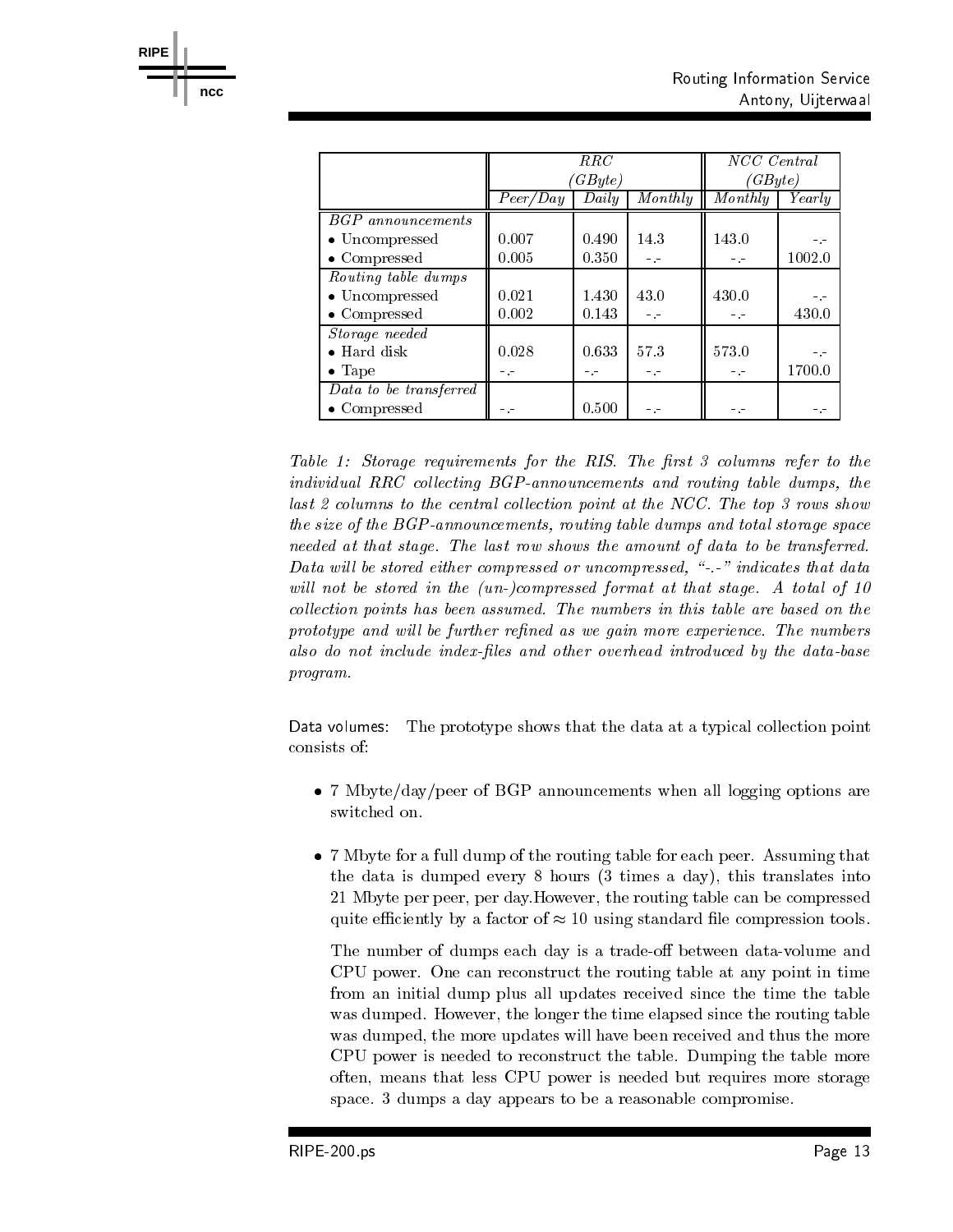

The maximum number of collection points is of the order of - approximately core locations in the RIPE region and about core locations elsewhere in the world However-However-However-However-However-However-However-However-However-However-However-However-Howevercollected at all points-  $p$  and data collection at  $\alpha$  will be assumed that data collection at  $p$ sufficient. Data-collection might also be done by exchanging data with similar produced the seed the this does not change the total data varies to the total data varies of the total data va

An estimate of the upper limit of the total data volume based on these results can be found in table 1. The numbers in these table are based on our studies with the prototype and will be further refined as we gain more experience. Assuming that data will be available on disk for 1 month and is then moved to tape- the RIS will require some 
 Gbyte of diskspace as well as a tape storage device capable of handling some 2 Tbyte.

Handling such an amount of data is by no means trivial. The database should be able to handle this amount of data and be able to cope with future expansion. expansion and the contract of the contract of the contract of the contract of the contract of the contract of the contract of the contract of the contract of the contract of the contract of the contract of the contract of

Experience with the prototype has shown that the popular MySQL database cannot cope with these requirements. Other products are being investigated.

### 313 User Interface

regardless of the method chosen to store the data-the data-the data-the planned to implementation of the datathe following ways to access the data (in this order):

- 1. All (or a selected subset of) the raw data (both the full routing tables and the individual updates) will be made available to the sites participating in the project via FTP or HTTP.
- Command line queries- a user enters a command and the resulting output will be shown on the screen-to-the screen-to-the well known RIPE NCC who screenserver and the can think of are-the-can think of are-the-can think of are-the-can think of are-the-can the-can think of are
	- when the route between the route between the second the particular time-time-time-time-timeat a particular site
	- when we was a route between those two assessed that the state of the state  $\mathcal{P}$ updates were made and when was the last route withdrawn
	- Which prefixes were announced by a certain ASN
	-

These queries will be refined and expanded based on the input from the users 

- Queries through a cgiscript An interface to commandline queries via a web-interface will be provided. This interface will also allow us to provide graphical output- for example- a map of ASNs and their connections and the connections of  $\alpha$
- 4. Reports and statistics. The data will be collected and reduced to reports showing statistics of Internet routing. For example: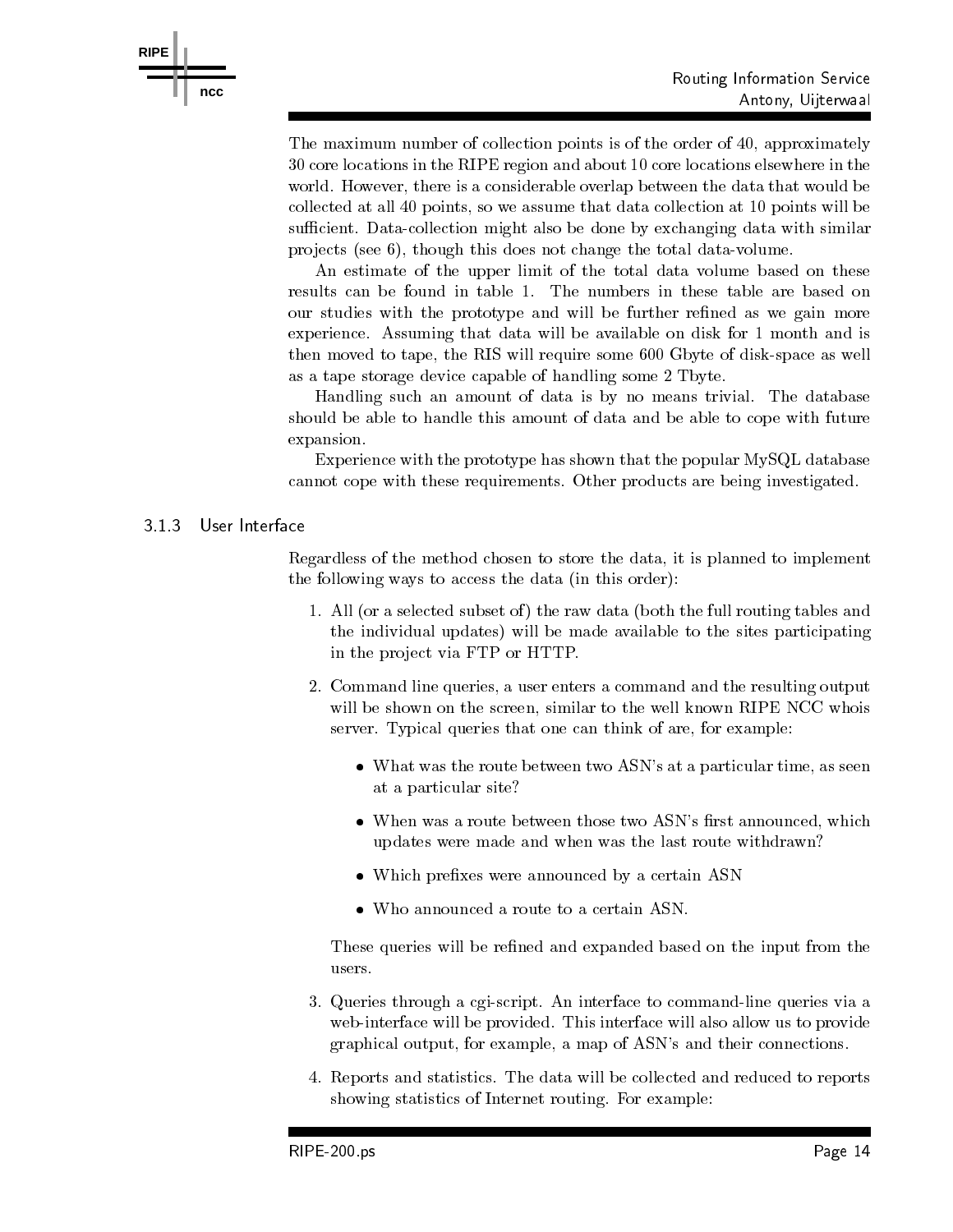



- Rates of updates and withdrawals for certain routes.
- Number of flaps

This will again be expanded based on user input 

In the rst instance- it is foreseen that all queries will be done to the RIPE NCC RIS server At a later stage- the possibility to do local queries to the individual RRCs might be added The advantages of this are twofold- it will reduce the load on the central server and it will allow the users to use the RIS data when a major network problem causes the central server to be unreachable.

# 3.1.4 Data collection at the Remote points

The RRC's will need careful monitoring and security since they are interacting with critical network elements like border routers- are located at important network problems may problems many trigger alarms at peer not at all thems . ple, if a box goes down NOC monitors may generate alarms equivalent to peer going down even the sque and the show is not announced any routes- where the show and the avoided.

For security reasons- the RIS will get a separate ASnumber The RRCs will also not announce any routes though peers may wish to set up filters to block any announcements from the RRC's.

Although it is planned to control the RRC's from a central point with no operators or service requirement at the local sites, at he local sites- that the sitesthat hosts a RRC appoints a local contact. This contact should take care of  $\tau$  the done represented that can represent the machine or copy the machine or copy  $\tau$ information from the console in case of network or hardware problems- keep the RIPE NCC informed about planned maintenance of network and such The local contact-dependent or email  $\mathcal{M}$ 

#### 3.2 Hardware

#### 321 Hardware for the RRC's.

The prototype shows that route collection is a memory and  $I/O$  intensive process-between interesting in the cess-between interesting interesting in the central central central central central central central central central central central central central central central central central central ce needed to run all software without significant swapping.

 $\mathbf{A}$ lthough data will be pulled to the RIPE NCC at regular intervals-valuesshould consider the situation where connectivity to the RIPE NCC is lost for some time and that data will have to be buffered at the RRC's. In order to cope with the RRCs will have to be equipped with a least  $\mu$  at least  $\mu$  at least  $\mu$  at least  $\mu$  at least  $\mu$ of disk space 

Over the last year's the RIPE NCC has gained experience with the operation of remote machines for data-collection purposes [7]. It is planned to use that experience to run the RRCs- no particular problems are foreseen in this respect 

There is also considerable interest in the installation of Test-boxes at the same location as the RRC's and it has been suggested to use the same hardware for both projects. This idea will be investigated further.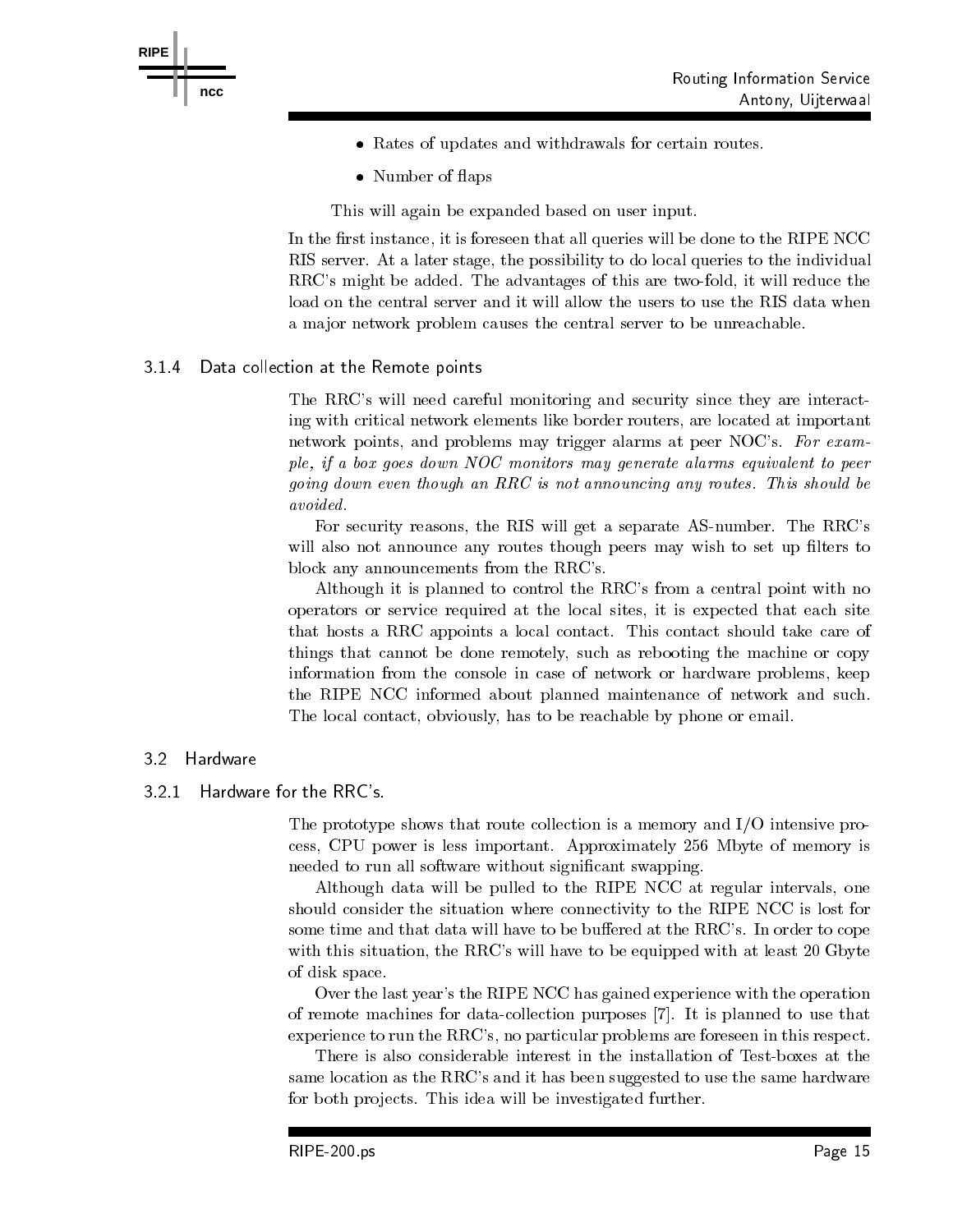

#### 322 Hardware for the central collection point

The central machine will collect data in the same way as the RRC's. Besides that it will require that the database will require a stored as well as well as the data in the stored as  $\sim$ external queries. The machine will be equipped with sufficient disk-space to keep approximately one month of data online. Older data will be stored on tape 

#### 33 Peering with the route collector

The RIS project will use AS Number 12654 for peering at all collection points. This ASN  will not announce any routes Ideally- the RIS should peer with all members of the site for their entire default free routing table. These peerings will be set up using BGP4. The peering policy will be added to autonum objects in the RIPE whois database.

The RIPE NCC central collector will also setup a few multi-hop BGP4 peerings to ISP/NAP's border routers.

3.4 Bandwidth requirements for the RRC's.

Approximately  $500$  Mbyte (see table 1) will be transferred from each RRC to the RIPE NCC daily. This translates into a constant flow of about 6 kbyte/s. The central collection point at the NCC will see an incoming flow of about , the data versus that the data volume that the data volume that the state of the data volume of the state of only by sending the dierences between the periodic dumps- rather than the full dumps. We will ensure that these data-transfers will not affect normal operations 

# 4 Research issues, Testing

 Open Questions 41

> While writing this proposal- a number of questions came up that need further investigation. These are listed in this section.

- 1. Empirically investigate the added value in collecting information at different places. Determine how one can best select the sites were data is collected. Determine how to merge identical data collected at different
- As can be seen from table the RIS will have to handle large amounts of data. What is the best database to use for this project and how can its performance be optimized/tuned for this project?
- Find out- in collaboration with the rst users- how long the data should remain in the database

<sup>&</sup>lt;sup>2</sup>Assuming that the router software on the other side does not need any announcements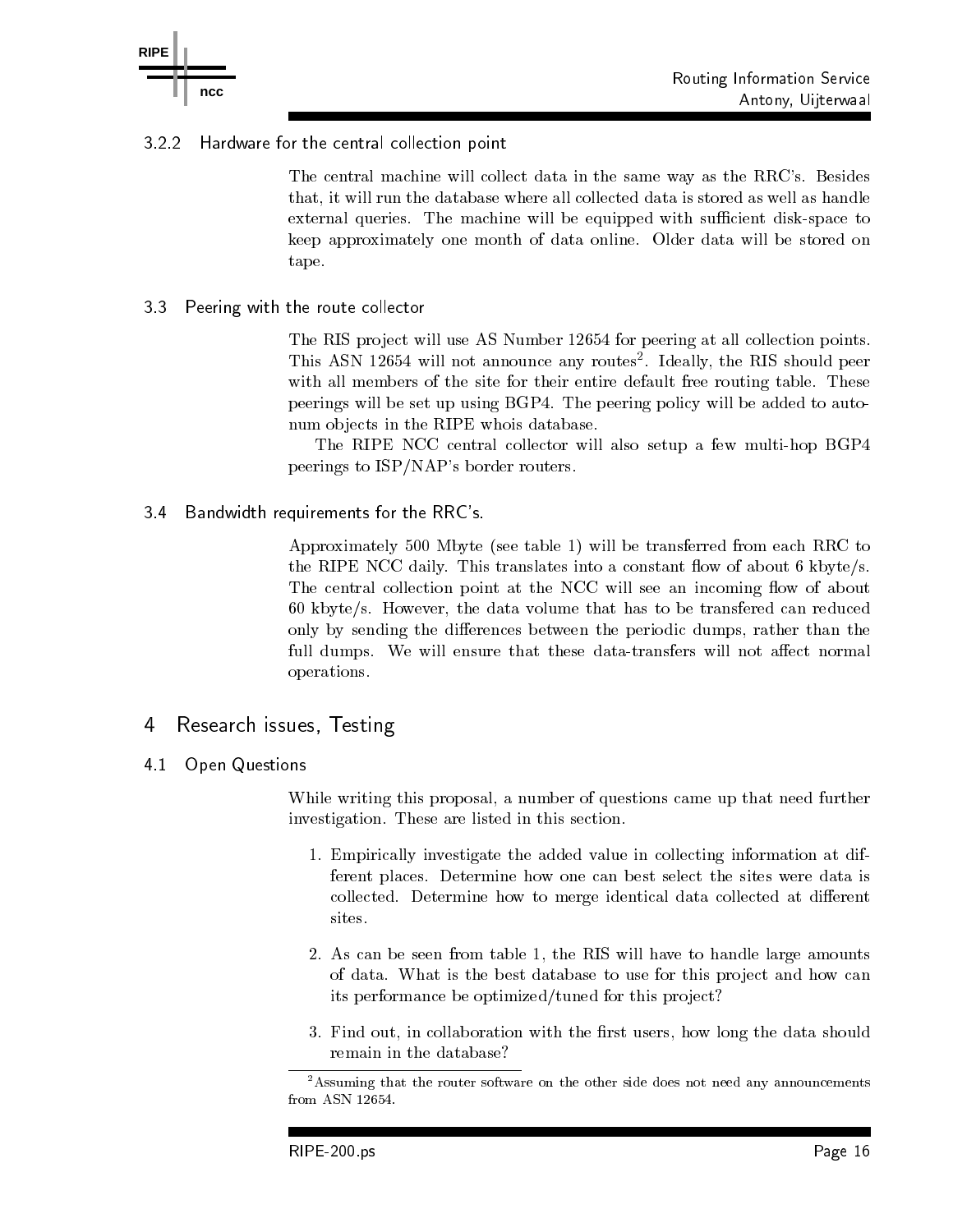



- Is the full data still useful after a while- or can it be reduced to a smaller sample that is only sufficient to produce statistics?
- Determine the optimal number of routing table dumps per day based on practical experience with the first RRC's.
- 6. Investigate if default routes should be collected as well. Default routes are routes that are used by routers if no information about a certain IP-prefix is known
- 7. It will be necessary idea to maintain a mirror data-base of the aut-num objects (and their history) in the RIR databases. When analyzing data at a later point in time this information will be essential. The maximum number of ASN's is  $64 \text{ k}$  so this will not create a large volume of data. However- the data is stored into several whoisservers so a common format and tools to extract information from the servers will have to be defined.
- Investigate what kind of support is necessary for RRC and Server ma chines at NCC on a basis-basis-basis-basis-basis-basis-basis-basis-basis-basis-basis-basis-basis-basis-basisits users full time.

# - and testing

For a service as the RIS- it is essential that the potential users of the service are involved from the first stage of development. The RIPE NCC has therefore started to look for users of the  $\alpha$ - and  $\beta$ -versions.

Inside the NCC- there is interest in using the rst versions and work on the denition of the user interface-on the user of the user services based on the services based on the services ba

Outside the NCC- at least  sites have shown interest in providing us with data through peering sessions and it is hoped that these sites will also act as the first external users of the project.

In order to get optimal feedback from the rst users- documentation and a user's manual will be written as the project is being developed. The documentation will describe the program- the users manual will show how the data should be interpreted and how it can be used for operational purposes. It is also planned to give regular progress reports in the appropriate RIPE-WG's and solicit input from all interested parties 

when the project is in a more mature state-state state-state and the RIS into a regular stateservice will be discussed in the RIPE-WG's.

#### Interface to the IRR Reality Checking Project 5

One possible use of the RIS is in the IRR Reality Checking Pro ject july Processes and the IRR Reality Pro second RIS provides the actual routing and this can be checked against the routing announced in the DB for constraints  $\mathbf{A}$ Project seems to be most interested in the dumps of the routing tables and not in the individual BGP updates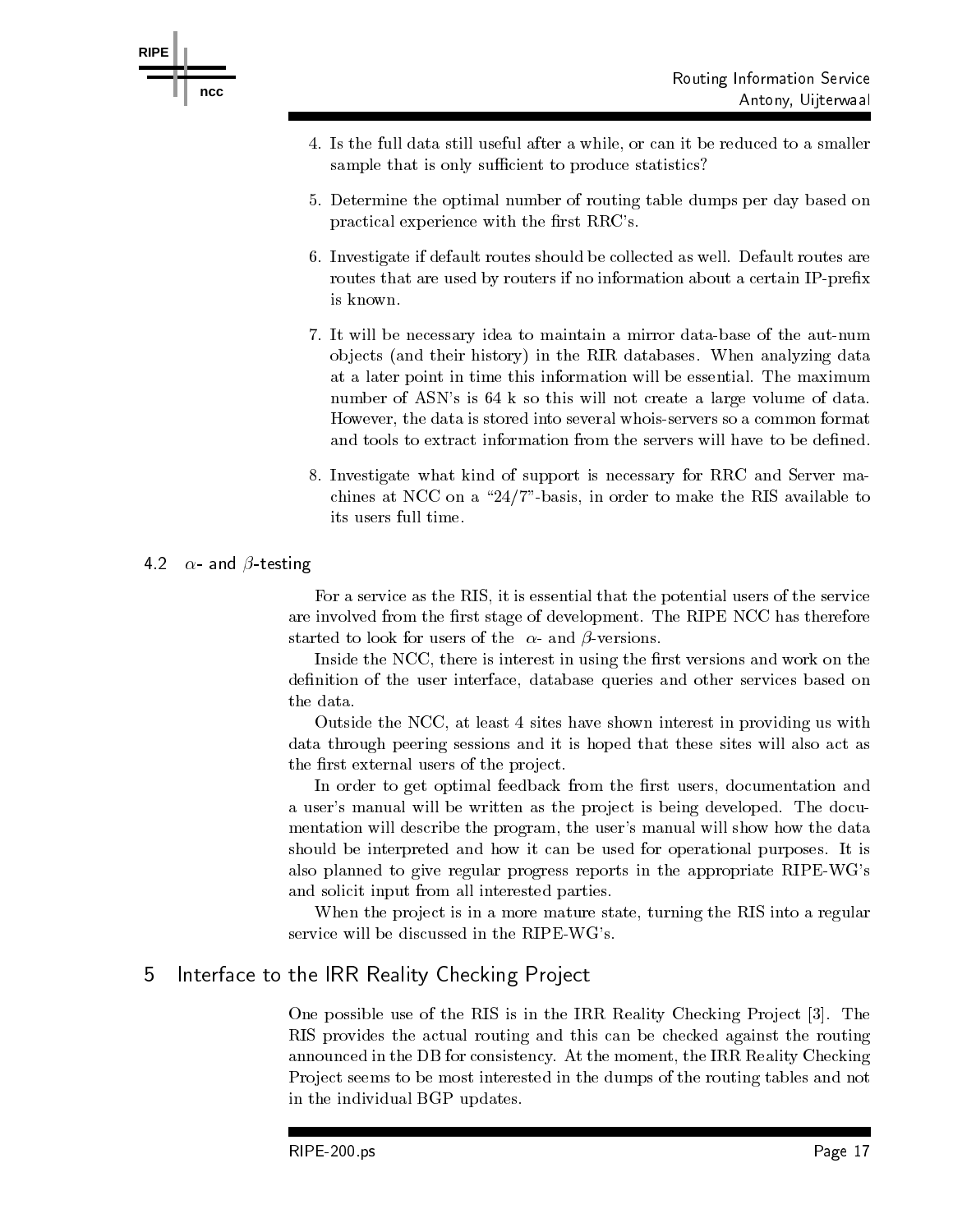

The interface between the two projects will be defined at a later stage.

# 6 Related projects

There are several ongoing projects similar to the RIS. The most important ones are

- Merit/IPMA [11] has been doing BGP logging since 1996. BGP announcements are collected directly from 5 major exchange points in North America as well as via multi-hop BGP from 20 providers. More on this project edustation at found at function  $\mathcal{C}$  at found at found at found at found at  $\mathcal{C}$
- The University of Oregon Route Views Pro ject- see httpwww-antcuoregon-edurouteviews

The RIPE NCC plans to collaborate as well as try to exchange data with those pro jects The NLANRgroup at SDSC - has already shown interest in collaborating with the RIPE NCC on RIS-related research.

Other projects focus on the visualization of the data and this might be an other area for collaboration in the future 

Schedule, milestones and resources.  $\overline{7}$ 

> Based on discussions both inside the RIPE NCC and with the chairmen of the appropriate working groups- the following milestones have been set for the project:

July 1, 1999: Work started when AA joined the project.

October 14, 1999: Draft project plan presented to the community.

 $September 1999/RIPE-34$ :

- $\bullet$  Presentation of the project plan in the Routing-WG.
- Demonstration of the prototype.

October 14, 1999: Final project plan presented to the community.

October February Development work- intermediate steps

- Documentation of the prototype.
- $\bullet$  Develop the first version of the RRC software.
- Set up peering sessions with interested parties and start collecting data with (prototype) RRC software. This data will be used to develop the user-interface and to finalize the estimates of the datavolumes.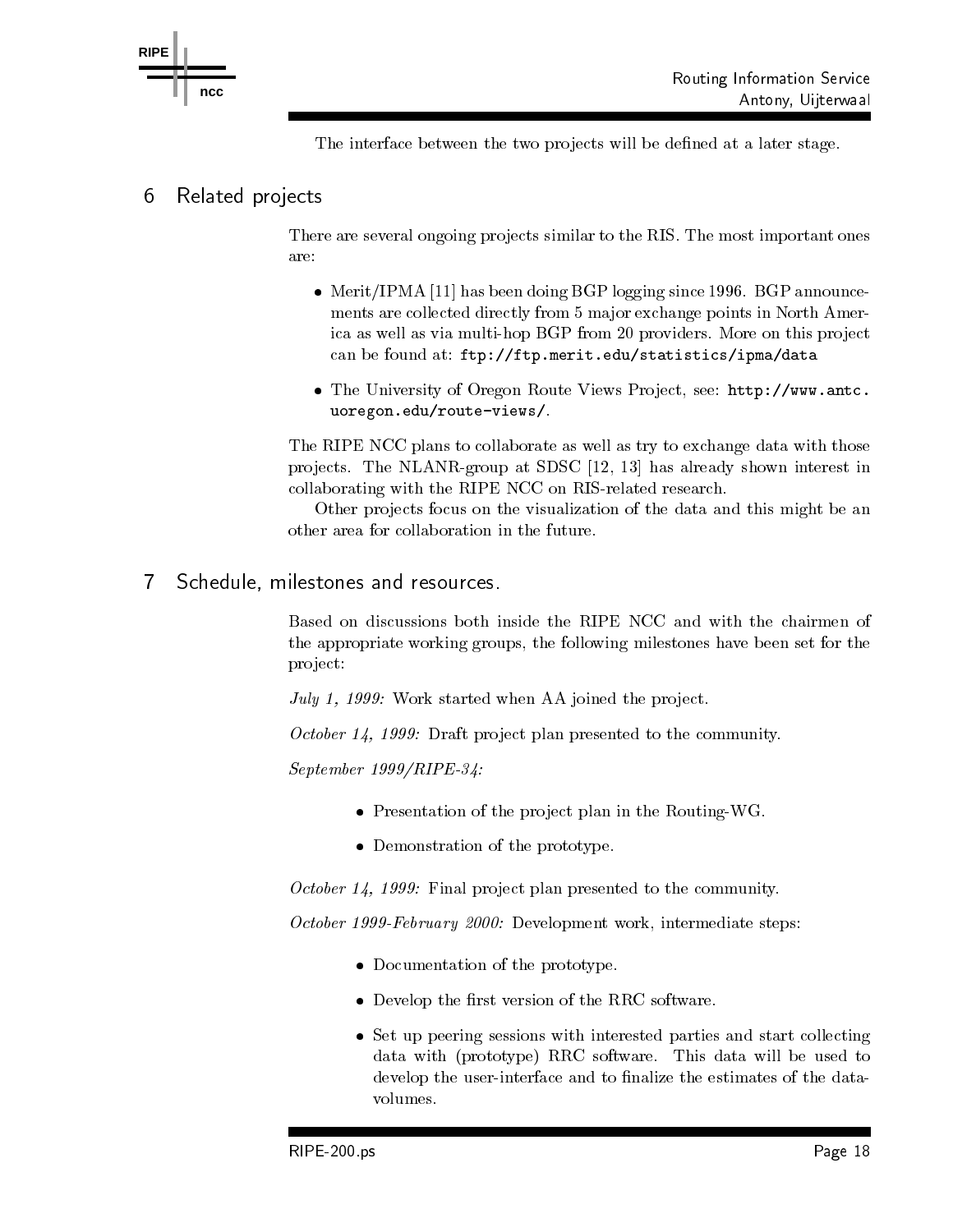

- Make the raw data available for analysis.
- Build a prototype user interface and get user feedback on that. The prototype will be documented
- $\bullet$  Start to extract statistics from the raw data.
- Finalize and order hardware.

# $February 2000/RIPE-35.$

- Present answers to the research issues mentioned in section 4.
- Have a more advanced system ready to be tested inside and outside the NCC. User documentation will be provided and show how the data can be used in day-to-day operations.

### $February$  - May 2000.

 $\bullet$  Install several RRC's.

# $May 2000/RIPE-36:$

- Add more features based on user feed-back.
- Study and implement analysis of the data over a longer term.
- Discuss implementing this as a regular service

### $September~2000/RIPE-37$ :

• Turn project into a regular service.

At the moment it is expected that 1 network engineer (AA) will work fulltime on the project. The second author of this document will spend approximately  $20\%$  of his time on this project. It is likely that additional expertise or manpower will be needed during the various stages of the development of the service. These will be borrowed from other groups inside the RIPE NCC.

When the pro ject is turned into a regular service- the manpower situation will be reviewed 

#### 8 **Conclusions**

In this document- an overview of the RIS pro ject was presented- the imple mentation has been discussed and a list of open questions has been given. The pro ject was presented atthe RIPE  meeting and feedback from the RIPE community has been included in this design document. The RIPE NCC will now start with the implementation of the RIS